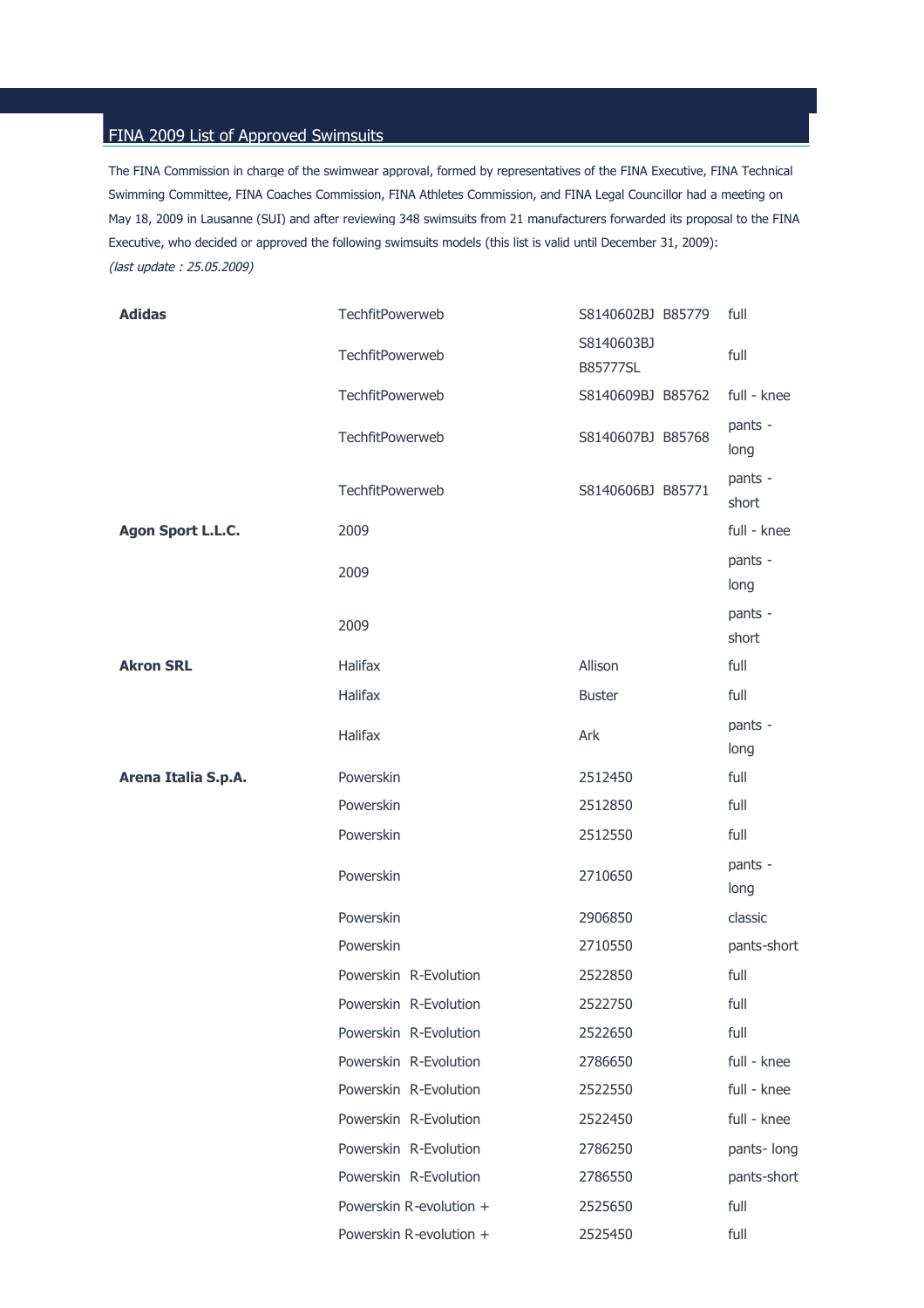| Powerskin R-evolution +         | 2525350       | full             |
|---------------------------------|---------------|------------------|
| Powerskin R-evolution +         | 2525750       | full - knee      |
| Powerskin R-evolution +         | 2525550       | full - knee      |
| Powerskin R-evolution +         | 2790050       | pants -<br>long  |
| Powerskin X-treme               | 2513850       | full             |
| Powerskin X-treme               | 2514350       | full             |
| Powerskin X-treme               | 2513950       | full             |
| Powerskin X-treme               | 2513750       | full - knee      |
| Powerskin X-treme               | 2514450       | full - knee      |
| Powerskin X-treme               | 2514250       | full - knee      |
| Powerskin X-treme               | 2731750       | pants -<br>long  |
| Powerskin X-treme               | 2925450       | classic          |
| Powerskin X-treme               | 2737650       | pants-short      |
| TIL                             | ALS503        | full             |
| <b>TIL</b>                      | <b>ALS505</b> | full             |
| TIL                             | AMA503        | pants -<br>long  |
| TIL                             | <b>AMA502</b> | pants -<br>short |
| TIL                             | <b>ALS502</b> | pants -<br>short |
| TIL                             | <b>ALS500</b> | classic          |
| TIL                             | <b>ALS504</b> | classic          |
| TIL                             | <b>AMA501</b> | classic          |
| TIL                             | <b>ALS501</b> | classic          |
| TIL - Cloth                     | AMX964-4      | full             |
| TIL - Cloth                     | ALX964-5      | full             |
| TIL - Cloth                     | ALX964-6      | full             |
| TIL - Cloth                     | AMX964-3      | pants -<br>long  |
| TIL - Functional Layered System | <b>AMA515</b> | full             |
| TIL - Functional Layered System | ALS515        | full             |
| TIL - Functional Layered System | <b>AMA516</b> | pants -<br>long  |
| TIL - Functional Layered System | <b>AMA511</b> | inner tights     |
| TIL - Functional Layered System | ALS511        | inner tights     |
| TIL - Functional Layered System | AMA510        | inner top        |
| TIL - Functional Layered System | ALS510        | inner top        |
| $TIL +$                         | AMX1087       | full             |

**Asics Corporation**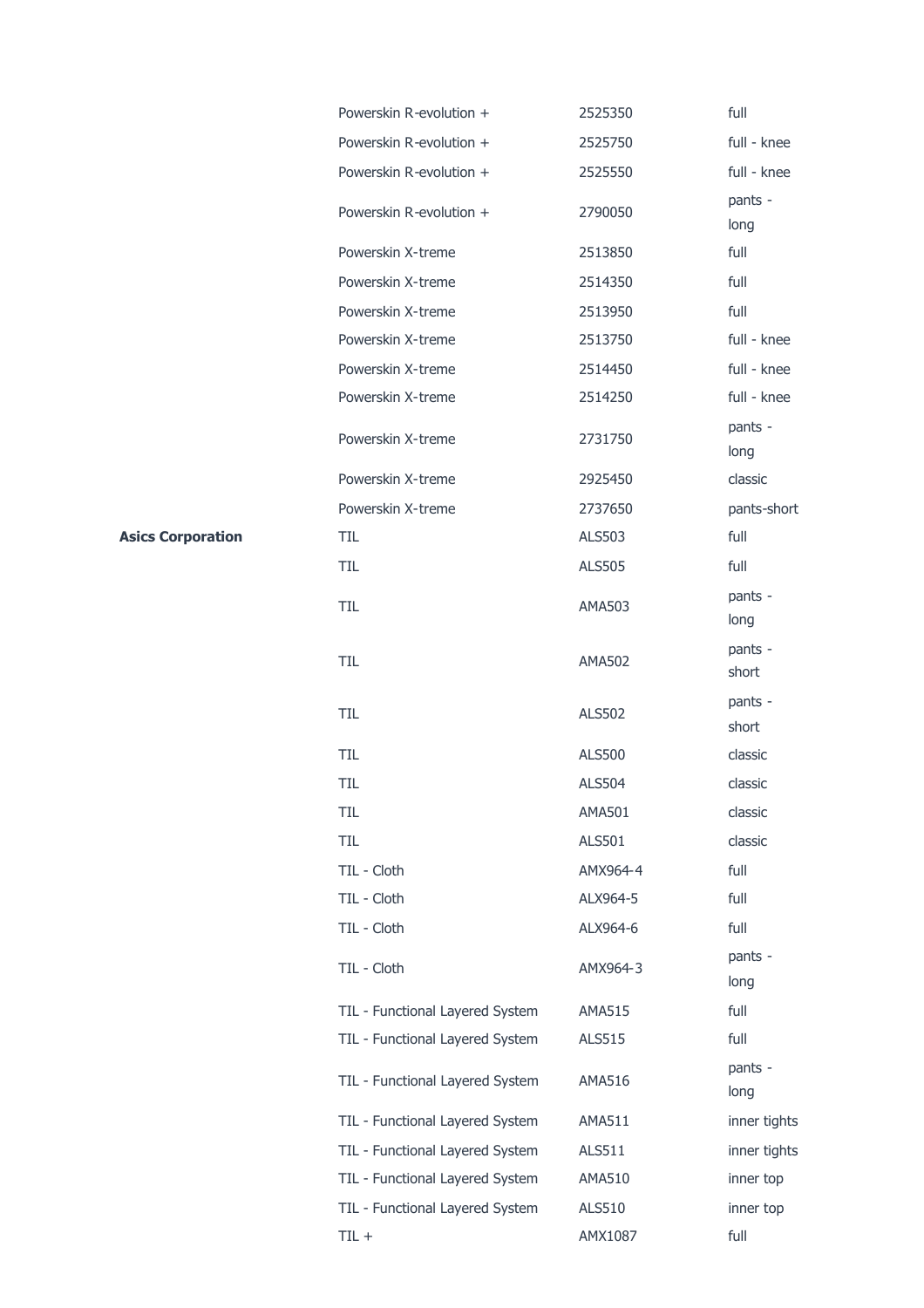| $TL +$    | AMX1087-2 | full             |
|-----------|-----------|------------------|
| $TIL +$   | AMX1087   | full             |
| $TIL +$   | AMX1098   | full             |
| $TIL +$   | AMX1086   | full             |
| $TIL +$   | AMX1085   | full             |
| $TIL +$   | ALX1085-2 | full             |
| $TIL +$   | ALX1085   | full             |
| $TL +$    | ALX1086   | full             |
| $TIL +$   | ALX1098   | full             |
| $TIL +$   | AMX1088   | pants -<br>long  |
| $TIL +$   | AMX1088-2 | pants -<br>long  |
| $TL +$    | AMX1088   | pants -<br>long  |
| $TIL +$   | AMX1083   | classic          |
| $TIL +$   | ALX1083   | classic          |
| III jan09 |           | full             |
| III jan09 |           | full             |
| III jan09 |           | full             |
| III jan09 |           | full - knee      |
| III jan09 |           | pants -<br>long  |
| III jan09 |           | pants -<br>short |
| IV jan09  |           | full             |
| IV jan09  |           | full             |
| IV jan09  |           | full             |
| IV jan09  |           | full - knee      |
| IV jan09  |           | pants -<br>long  |
| IV jan09  |           | pants -<br>short |
| I mar09   |           | full             |
| I mar09   |           | pants -<br>long  |
| I mar09   |           | full             |
| I mar09   |           | full             |
| I mar09   |           | classic          |
| I mar09   |           | full - knee      |
| I mar09   |           | classic          |

**Descente LTD**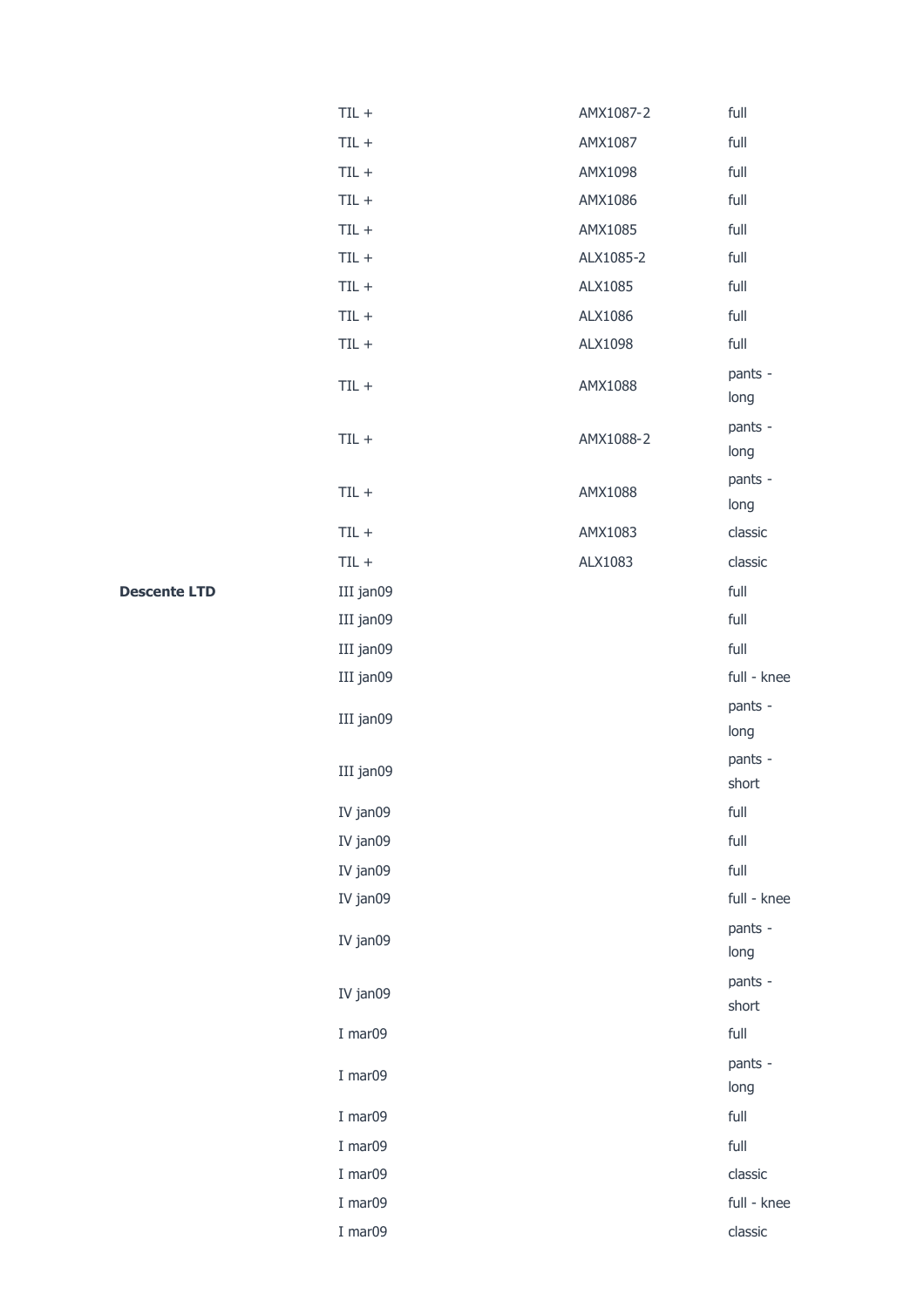|                    | I mar09                  |                 | pants -<br>short |
|--------------------|--------------------------|-----------------|------------------|
|                    | III mar09                |                 | full             |
|                    | III mar09                |                 | full             |
|                    | III mar09                |                 | full             |
|                    | III mar09                |                 | full - knee      |
|                    | III mar09                |                 | pants -<br>long  |
|                    | III mar09                |                 | pants -<br>short |
|                    | III mar09                |                 | classic          |
| <b>Diana Sport</b> | Submarine Shinning Arrow | 232M SA         | full             |
|                    | Submarine Shinning Arrow | <b>250W SA</b>  | full             |
|                    | Submarine Shinning Arrow | 251W SA         | full             |
|                    | Submarine Shinning Arrow | 233M SA         | full - knee      |
|                    | Submarine Shinning Arrow | 253W SA         | full - knee      |
|                    | Submarine Shinning Arrow | <b>230M SA</b>  | pants -<br>long  |
|                    | Submarine Thermo Fusion  | 202M            | full             |
|                    | Submarine Thermo Fusion  | 210W            | full             |
|                    | Submarine Thermo Fusion  | 221W            | full             |
|                    | Submarine Thermo Fusion  | 203M            | full - knee      |
|                    | Submarine Thermo Fusion  | 213W            | full - knee      |
|                    | Submarine Thermo Fusion  | 200M            | pants -<br>long  |
|                    | Submarine Thermo Fusion  | 201M            | pants -<br>short |
|                    | Submarine Thermo Fusion  | 219W            | classic          |
| <b>Finis Inc.</b>  | Amphibian                |                 | pants -<br>long  |
|                    | Amphibian                | ATS8-LTM28      | pants -<br>long  |
|                    | Amphibian                | ATS8-JM28       | pants -<br>short |
|                    | Amphibian Long John      | ATS8-LJM32      | full             |
|                    | Amphibian Long John      | ATS8-LJF30      | full             |
|                    | Amphibian Short John     | ATS8-SJM31      | full - knee      |
|                    | Amphibian Short John     | ATS8-SJF30      | full - knee      |
|                    | Hydrospeed 2 Brief       | 1.10.131.101.28 | classic          |
|                    | Hydrospeed 2 Clipback    | 1.10.024.101.28 | classic          |
|                    | Hydrospeed 2 Jammer      | 1.10.132.101.28 | pants -          |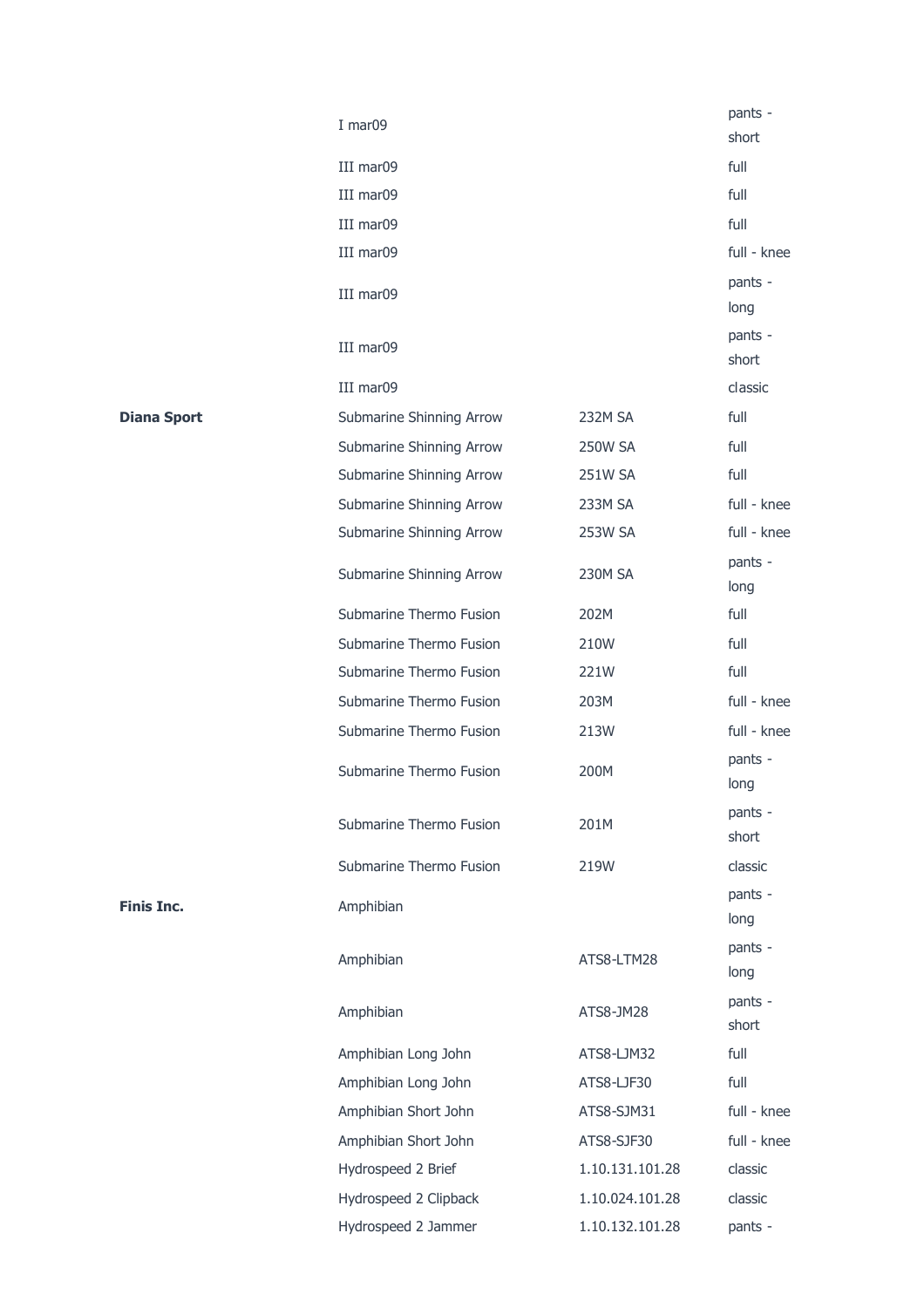|                              |                          |                 | short            |
|------------------------------|--------------------------|-----------------|------------------|
|                              | Hydrospeed 2 Race John   | 1.10.025.101.28 | full - knee      |
| <b>Jaked SRL</b>             | <b>J03</b>               |                 | full             |
|                              | <b>J03</b>               |                 | pants -<br>long  |
| <b>Kiwami</b>                | Kameleon                 |                 | full - knee      |
| <b>Mizuno Corporation</b>    | <b>Accel Suits</b>       |                 | full             |
|                              | <b>Accel Suits</b>       |                 | pants -<br>long  |
|                              | <b>SST</b>               | 85RB-100        | full             |
|                              | <b>SST</b>               | 85RB-101        | full             |
|                              | <b>SST</b>               | 850B-100        | full             |
|                              | <b>SST</b>               | 850B-110        |                  |
|                              | <b>SST</b>               | 85OB-111        | full             |
|                              | <b>SST</b>               | 85RB-10009      | full             |
|                              | <b>SST</b>               | 85RD-100        | pants -<br>short |
|                              | <b>SST</b>               | 85RC-100        | pants -<br>long  |
|                              | <b>Water Gene</b>        | 85RB-850        | full             |
|                              | <b>Water Gene</b>        | 85OB-850        | full             |
|                              | <b>Water Gene</b>        | 850B-851        | full             |
|                              | <b>Water Gene</b>        | 85OC-850        | full - knee      |
|                              | <b>Water Gene</b>        | 85OD-850        | pants -<br>long  |
|                              | <b>Water Gene</b>        | 85RC-850        |                  |
|                              | <b>Water Gene</b>        | 85RD-850        |                  |
| <b>Orca</b>                  | RS1                      | men             | full - knee      |
|                              | RS1                      | women           | full - knee      |
| <b>Rocket Science Sports</b> | Rocket Light             |                 | classic          |
|                              | Rocket Light             |                 |                  |
|                              | Rocket Sprinter          |                 |                  |
|                              | Rocket Sprinter          |                 |                  |
|                              | Rocket Trainer           |                 | classic          |
|                              | Rocket Trainer           |                 |                  |
|                              | Rocket 2skin             |                 | full             |
| <b>Sailfish GmbH</b>         | Sailfish furious         |                 | full - knee      |
|                              | Sailfish furious long    |                 | full             |
| <b>Speedo</b>                | FastskinXT (Flying Fish) | 8-05887         | full             |
|                              | FastskinXT (Flying Fish) | 8-05889         | full             |
|                              | FastskinXT (Flying Fish) | 8-05892         | classic          |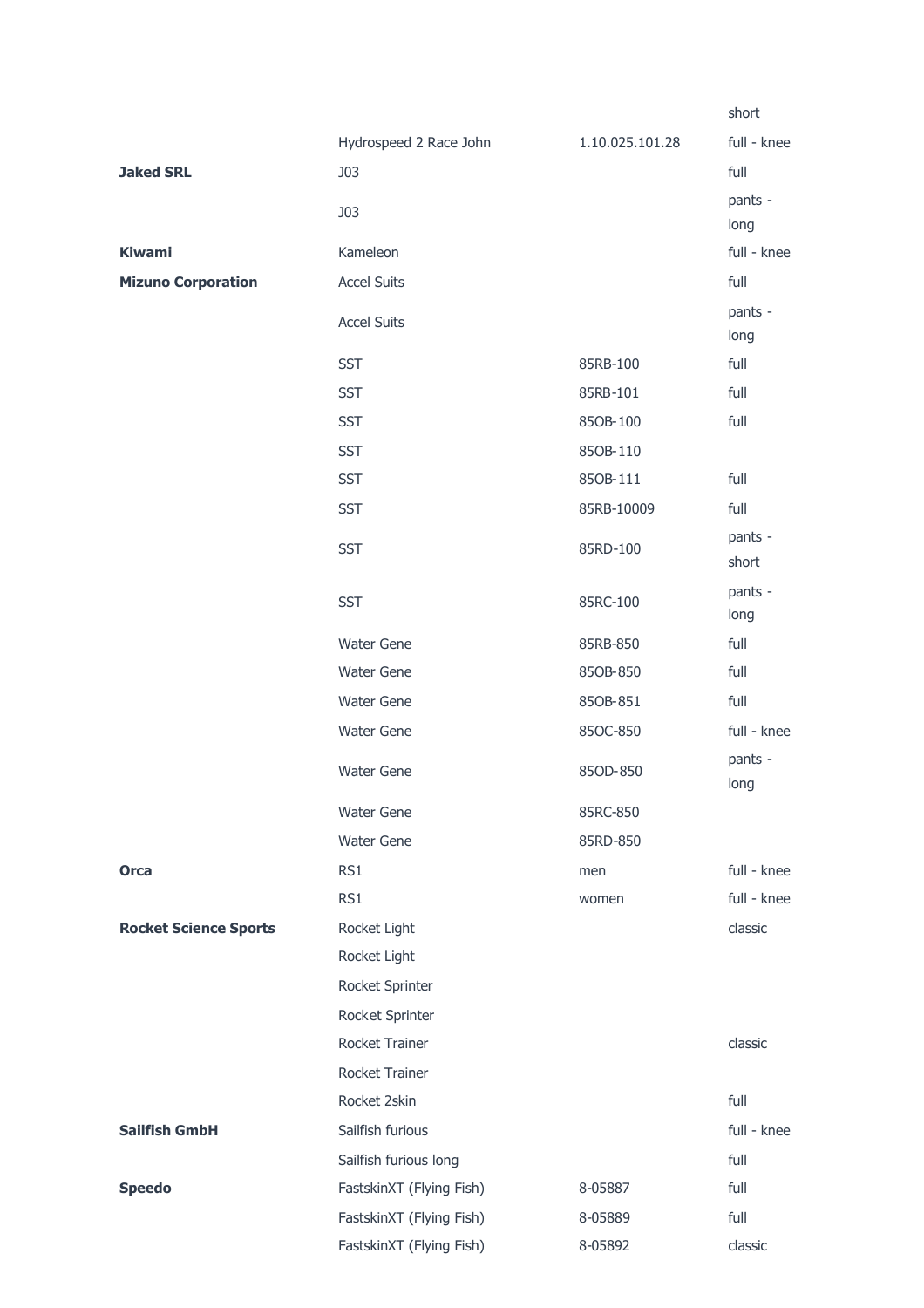| FastskinXT (Flying Fish)                         | 8-05891       | pants -<br>short |
|--------------------------------------------------|---------------|------------------|
| FastskinXT (Flying Fish)                         | 8-05890       | pants -<br>long  |
| FastskinXT (Flying Fish)                         | 8-05886       | full             |
| FastskinXT (Flying Fish)                         | 8-05885       | full - knee      |
| FastskinXT (Flying Fish)                         | 8-05888       | classic          |
| LZR Racer (Male BNA)                             | 8-018030001   | full             |
| LZR Racer (Legskin)                              | 8-018040001   | pants -<br>long  |
| LZR Racer (Jammer)                               | 8-018050001   | pants -<br>short |
| LZR Racer Pro Body Skin No Arms                  |               | full             |
| LZR Racer Pro Body Skin No Arms                  |               | full             |
| LZR Racer Pro Jammer                             |               | pants -<br>short |
| LZR Racer Pro Leg Skin                           |               | pants -<br>long  |
| LZR Racer Pro Record Breaker                     |               | classic          |
| LZR Racer Pro Record Breaker Body                |               | full             |
| LZR Racer Pro Record Breaker Knee<br><b>Skin</b> |               | full - knee      |
| Japanese LZR Hybrid                              | SPE015        | full             |
| Japanese LZR Hybrid                              | SPE015        | full             |
| Japanese LZR Hybrid                              | <b>SPE015</b> | full - knee      |
| Japanese LZR Hybrid                              | SPE015        | pants -<br>long  |
| Japanese LZR Hybrid                              | SPE015        | pants-short      |
| Fastskin Pro                                     | 8 008093218   | pants -<br>short |
| Fastskin Pro                                     | 8 008133218   | full             |
| Fastskin Pro                                     | 8 008153218   | classic          |
| Fastskin Pro                                     | 8 008143218   | full - knee      |
| Fastskin Pro                                     | 8 008053218   | full             |
| Aquablade                                        | 8 205157031   | classic          |
| Aquablade                                        | 10 072 7031   | classic          |
| Aquablade                                        | 8 101077031   | pants -<br>short |
| Fastskin                                         | 8 100090001   | pants -<br>short |
| Fastskin                                         | 8 100080001   | pants -<br>long  |